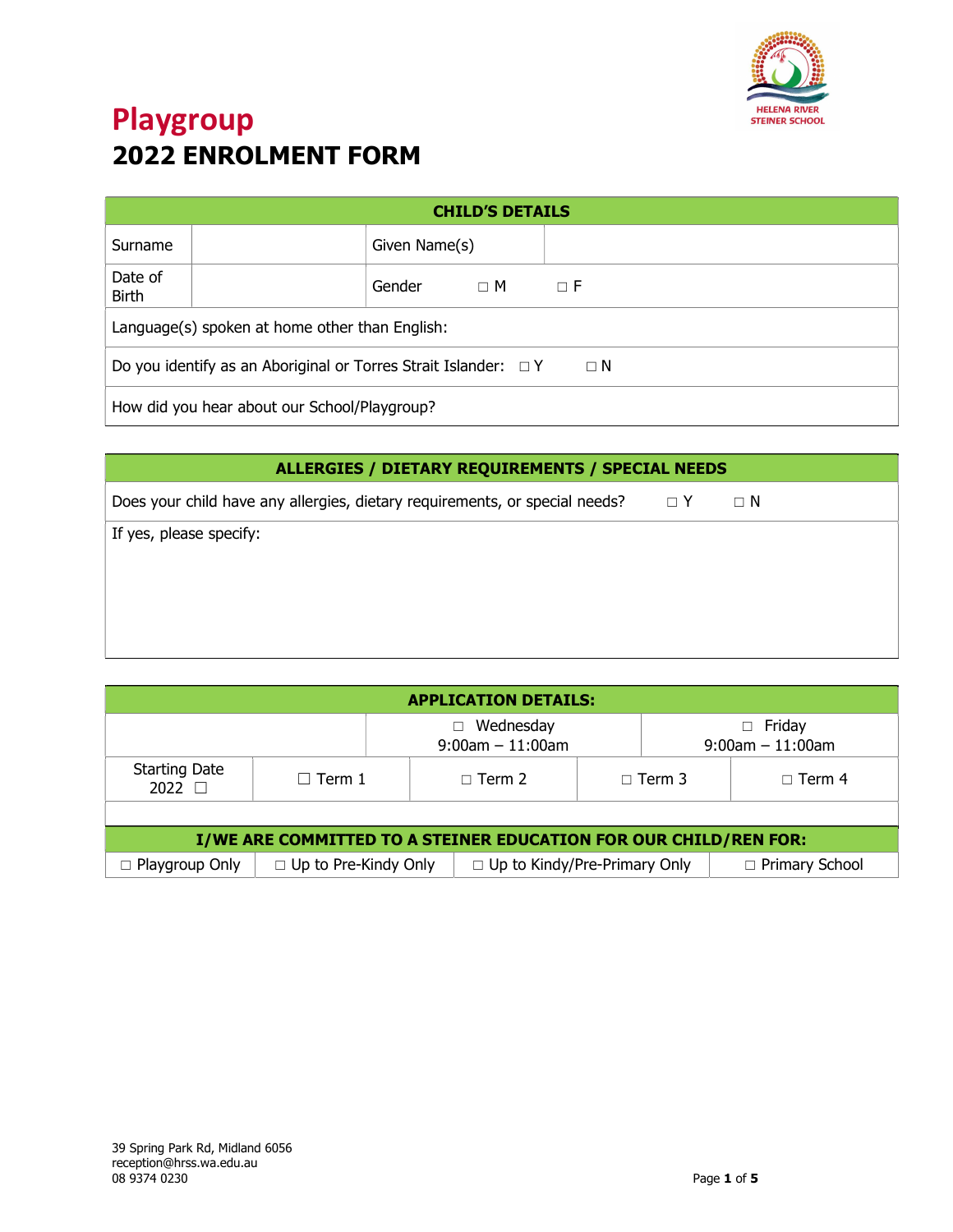

| <b>PARENT 1 / GUARDIAN 1 DETAILS</b>                                                                        |  |                                      |                      |  |  |  |  |
|-------------------------------------------------------------------------------------------------------------|--|--------------------------------------|----------------------|--|--|--|--|
| Surname                                                                                                     |  | <b>First Name</b>                    |                      |  |  |  |  |
| Address                                                                                                     |  |                                      |                      |  |  |  |  |
| Home / Mobile                                                                                               |  | Work / Mobile                        |                      |  |  |  |  |
| Email                                                                                                       |  | Relationship to child                |                      |  |  |  |  |
| Nationality                                                                                                 |  | Indigenous Status                    | Yes $\Box$ No $\Box$ |  |  |  |  |
| Date of Birth                                                                                               |  | Occupation                           |                      |  |  |  |  |
| Highest School Level                                                                                        |  | Secondary/Tertiary<br>Education      |                      |  |  |  |  |
| Skills and other interests (eg for Parent Participation Hours)?                                             |  |                                      |                      |  |  |  |  |
|                                                                                                             |  | <b>PARENT 2 / GUARDIAN 2 DETAILS</b> |                      |  |  |  |  |
| Surname                                                                                                     |  | <b>First Name</b>                    |                      |  |  |  |  |
| Address                                                                                                     |  |                                      |                      |  |  |  |  |
| Home / Mobile                                                                                               |  | Work / Mobile                        |                      |  |  |  |  |
| Email                                                                                                       |  | Relationship to child                |                      |  |  |  |  |
| Nationality                                                                                                 |  | Indigenous Status                    | Yes $\Box$ No $\Box$ |  |  |  |  |
| Date of Birth                                                                                               |  | Occupation                           |                      |  |  |  |  |
| Highest School Level                                                                                        |  | Secondary / Tertiary<br>Education    |                      |  |  |  |  |
| Skills and other interests (eg for Parent Participation Hours)?                                             |  |                                      |                      |  |  |  |  |
| <b>ADDITIONAL INFORMATION</b>                                                                               |  |                                      |                      |  |  |  |  |
| Family / Custody / Court / Restraining Order $\Box Y \Box N$<br>(If Yes, please provide School with a copy) |  |                                      |                      |  |  |  |  |
| Child primarily resides with:                                                                               |  |                                      |                      |  |  |  |  |
| Family Contact Person for School Communications:                                                            |  |                                      |                      |  |  |  |  |
| Family Contact Person Responsible for Payment of Fees (name, email and phone details required if not        |  |                                      |                      |  |  |  |  |
| already listed above):                                                                                      |  |                                      |                      |  |  |  |  |
| 39 Spring Park Rd. Midland 6056                                                                             |  |                                      |                      |  |  |  |  |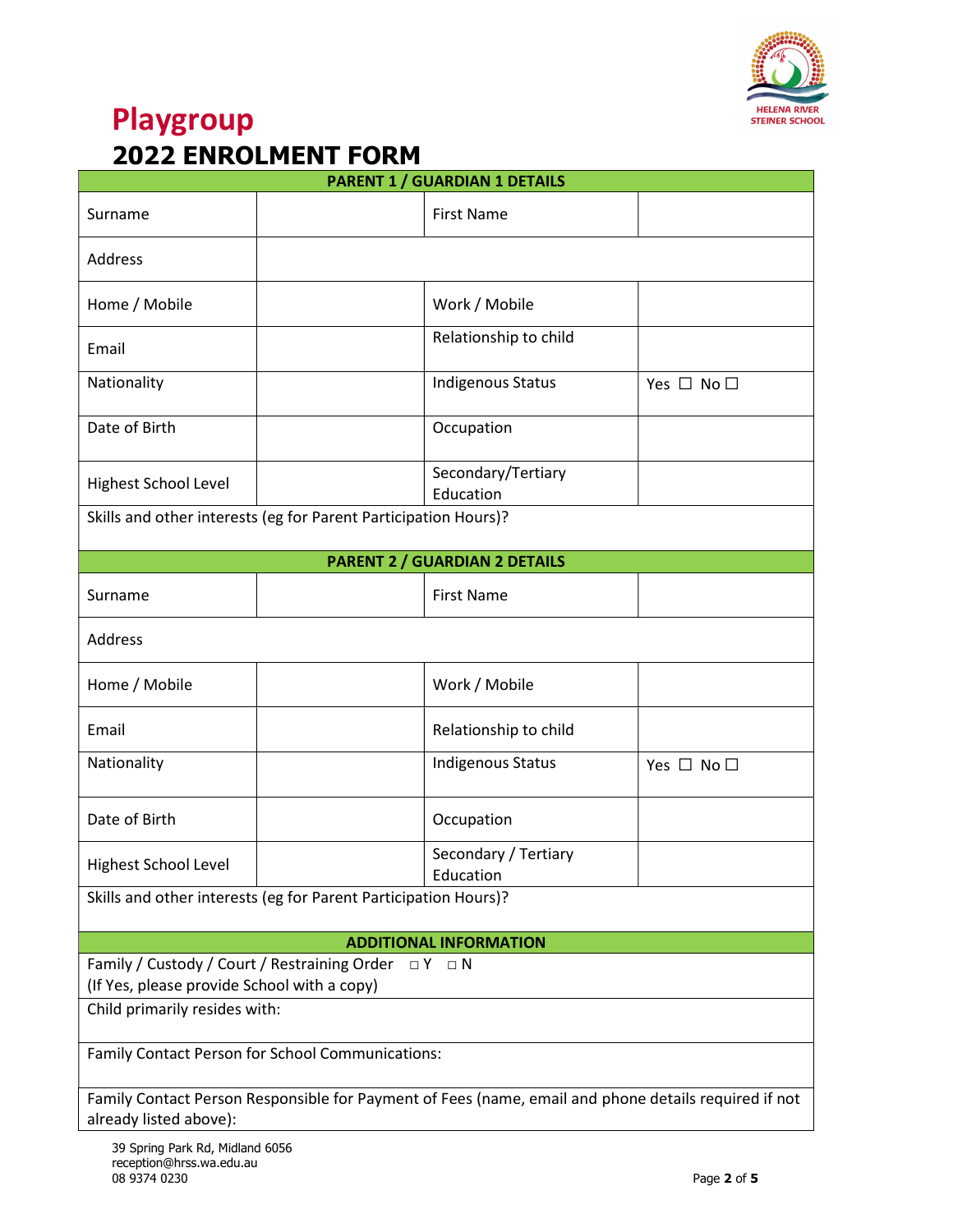

| <b>EMERGENCY CONTACT DETAILS</b> (of someone other than yourself) |         |                       |  |  |  |  |
|-------------------------------------------------------------------|---------|-----------------------|--|--|--|--|
| Name                                                              |         | Relationship to Child |  |  |  |  |
| Phone                                                             | Address |                       |  |  |  |  |

| <b>SIBLINGS:</b> |  |        |  |  |  |  |
|------------------|--|--------|--|--|--|--|
| Name             |  |        |  |  |  |  |
| Date of Birth    |  | School |  |  |  |  |
| Name             |  |        |  |  |  |  |
| Date of Birth    |  | School |  |  |  |  |
| Name             |  |        |  |  |  |  |
| Date of Birth    |  | School |  |  |  |  |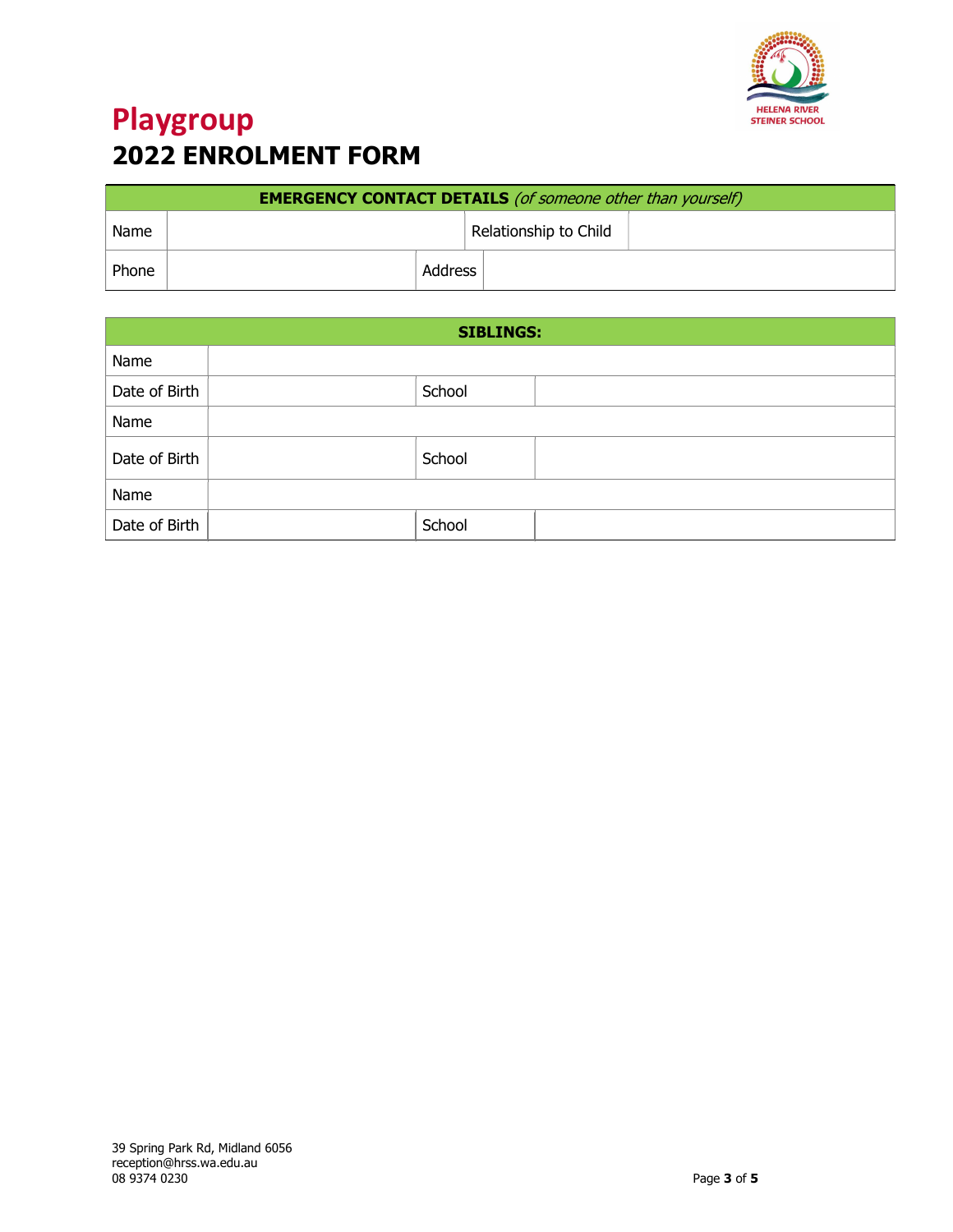

### ACKNOWLEDGEMENTS:

- I understand that on acceptance of enrolment, my child and I may have our photo taken during sessions or festivals through the year. I agree for any photos taken to be used by Helena River Steiner School through the means of its website, newsletter, social media or promotional materials.
- I understand that once offered a place and enrolled in playgroup, this enrolment will be for the year or remainder thereof. If I intend to withdraw my child from playgroup, one full term's notice must be given or one term's equivalent fees will be charged in lieu.

Signature:  $\vert$  Date:

PAYMENT:

Term Fees Playgroup: \* \$140 for children under 1 \* \$165 for children 1-4 years \* \$80 for second child 1-4 years NOTE: No charge for a child under 1 attending WITH another sibling

Before starting Playgroup, an Enrolment Form must be completed, and a terms fee paid in advance.

| Account Details: Helena<br>River Steiner School | BSB: 633-000 | Acct:<br>152498994                     | Description: Child's Surname and First Name |  |
|-------------------------------------------------|--------------|----------------------------------------|---------------------------------------------|--|
| Receipt Number                                  |              | $\Box$ Cash<br>$\Box$ Bank<br>Transfer | Payment Made by                             |  |

| <b>OFFICE USE ONLY:</b>             |  |  |  |  |  |  |  |
|-------------------------------------|--|--|--|--|--|--|--|
| Application Received on:            |  |  |  |  |  |  |  |
| Amount Received:<br>Receipt Number: |  |  |  |  |  |  |  |
| Comments:                           |  |  |  |  |  |  |  |
|                                     |  |  |  |  |  |  |  |